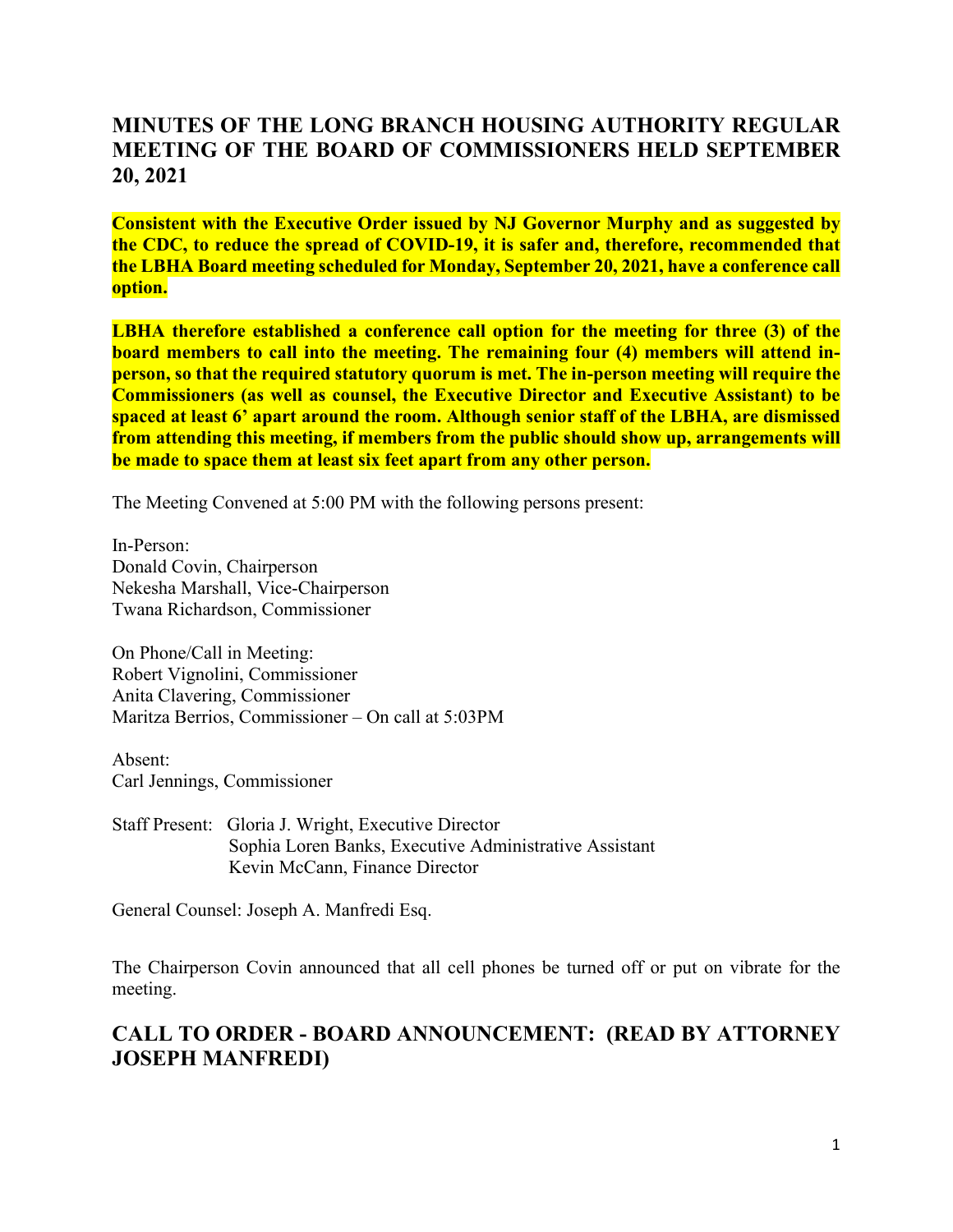In accordance with the Local Public Meetings Act of 1975 and as amended, advanced notice of the meeting including the agenda, was sent to the Local Newspapers, delivered to the City Clerk's Office, posted on the Long Branch Housing Authority Web Site, and posted at all Long Branch Housing Authority Offices at least (48 hours prior to the convening of the meeting).

## **CHAIRPERSON COVIN LED THE SALUTE TO THE FLAG**

Gloria J Wright, Executive Director opened the meeting with Roll Call. Commissioners present and absent are listed above.

## **ADOPTION OF THE PUBLIC SESSION MINUTES OF THE REGULAR MEETING OF SEPTEMBER 20, 2021**

Vice-Chairperson Marshall made a motion to approve and accept the minutes of the public session of the regular meeting held September 20, 2021, second by Commissioner Vignolini.

Roll Call Vote Taken: Ayes, Commissioners Vignolini, Clavering, Berrios, Richardson, Vice-Chairperson Marshall, and Chairperson Covin.

Opposed, None Abstain, None Absent, Commissioner Jennings Motion, Carried

# **EXECUTIVE DIRECTORS REPORT:**

Executive Director Wright provided the board with relevant activities and news for the month of August 2021. Executive Director Wright outlined and summarized the Executive Director's Report provided to the Board.

# **Open Public Session**

Chairman Covin requested a motion to open public session due to one individual from the public attending the meeting and requesting to address the Board. Commissioner Vignolini made a motion to open public session, second by Commissioner Richardson'

Roll Call Vote Taken: Ayes, Commissioners Vignolini, Clavering, Berrios, Richardson, Vice-Chairperson Marshall, and Chairperson Covin.

Opposed, None Abstain, None Absent, Commissioner Jennings Motion, Carried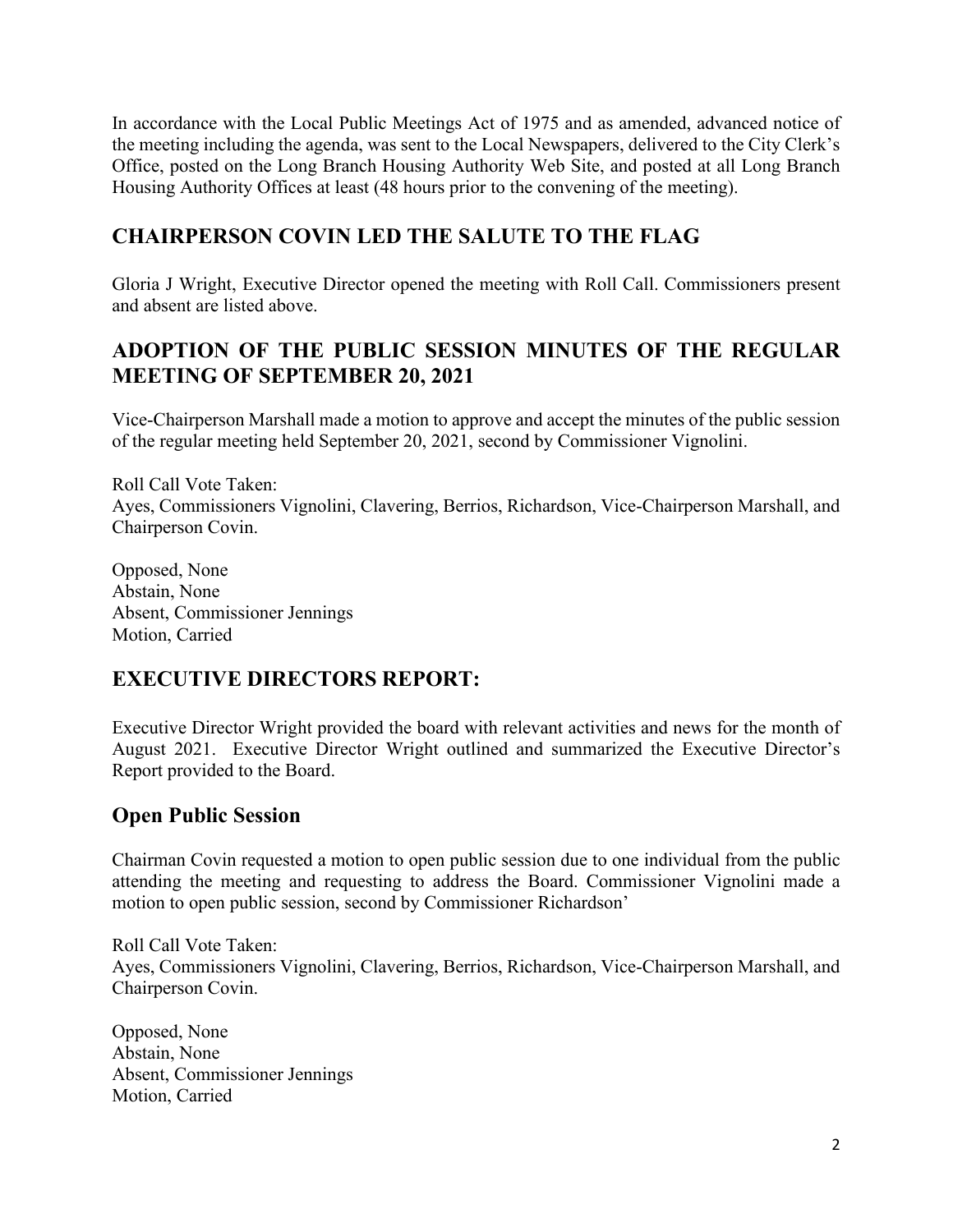**Mr. Adam Ponsi of 689 Morford Avenue, Long Branch, NJ** addressed the Board of Commissioners pertaining to an OPRA Request sent to the Authority regarding an incident that occurred on February 13, 2021 with his sister Courtney Ponsi. Mr. Ponsi discussed the timeline of the OPRA request and subsequent responses from the Authority on the OPRA.

Chairman Covin acknowledged Mr. Ponsi, stating that the matter will be discussed and addressed with counsel in Executive Session. Chairman Covin assured Mr. Ponsi that someone from the Authority will get back to him on the matter.

Chairman Covin requested a motion to close public session. Vice-Chairman Marshall made a motion to close public session, second by Commissioner Vignolini.

Roll Call Vote Taken: Ayes, Commissioners Vignolini, Clavering, Berrios, Richardson, Vice-Chairperson Marshall, and Chairperson Covin.

Opposed, None Abstain, None Absent, Commissioner Jennings Motion, Carried

#### **Resolution 09-01-2021 - Resolution approving the list of bills for September 2021, and authorizing the payment of bills**

Vice-Chairperson Marshall stated that finance committee has reviewed the List of bills with the Finance Department and that all questions have been satisfied. Vice-Chairperson Marshall requested a motion to accept and approve Resolution 09-01-2021 the List of Bills in the amount of **\$1,591,867.31**, seconded by Commissioner Richardson.

Roll Call Vote Taken: Ayes, Commissioners Vignolini, Clavering, Berrios, Richardson, Vice-Chairperson Marshall, and Chairperson Covin.

Opposed, None Abstain, None Absent, Commissioner Jennings Motion, Carried

**Resolution 09-02-2021 - Resolution approving the transaction, approving training, travel, and accommodations for the month of October 2021 for members of the Board of Commissioners Long Branch Housing Authority and staff to attend conferences and training**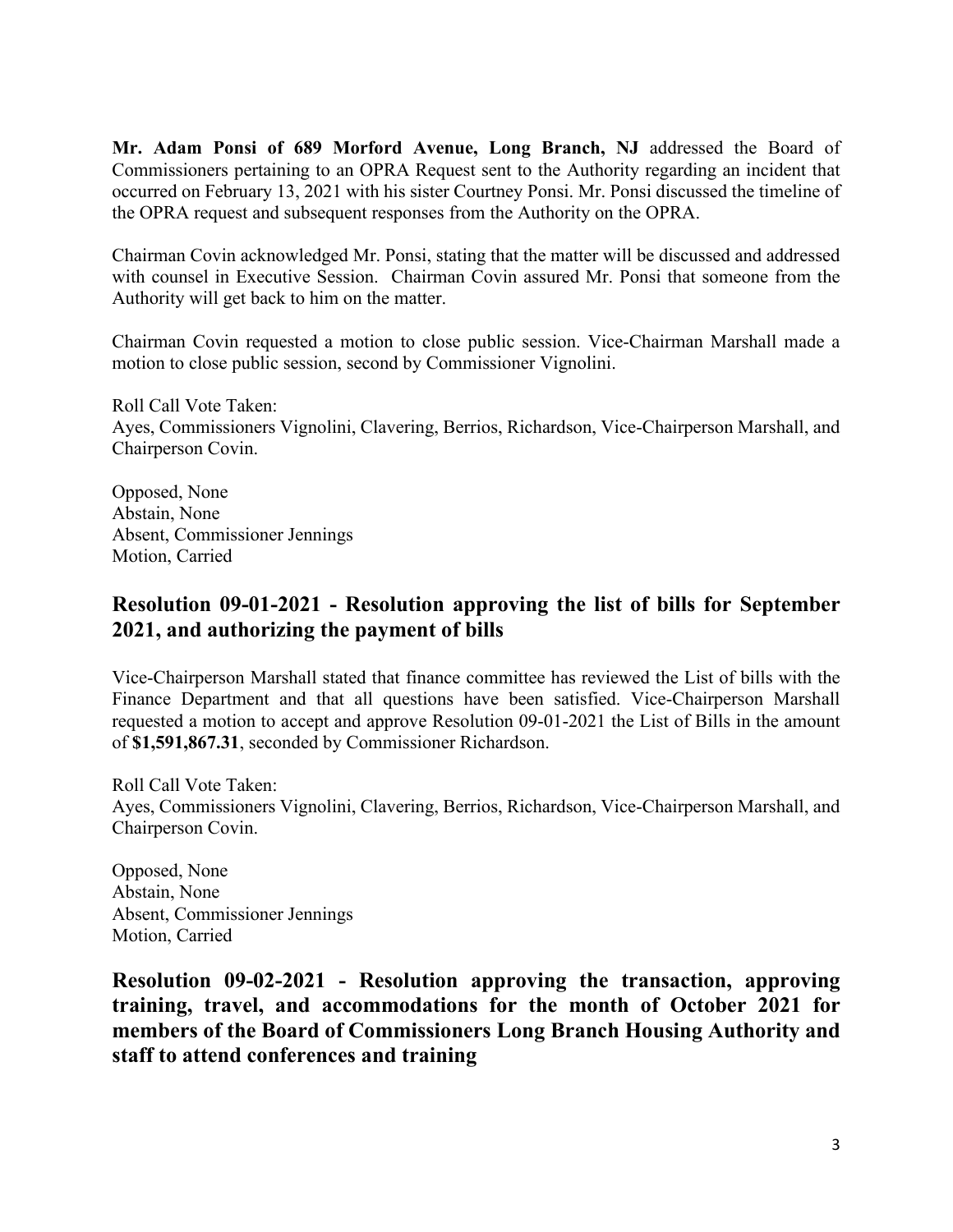Vice-Chairperson Marshall made a motion to approve and accept Resolution 09-02-2021, seconded by Commissioner Vignolini.

Roll Call Vote Taken: Ayes, Commissioners Vignolini, Clavering, Berrios, Richardson, Vice-Chairperson Marshall, and Chairperson Covin.

Opposed, None Abstain, None Absent, Commissioner Jennings Motion, Carried

# **Resolution 09-03-2021 - Resolution authorizing the transaction, authorizing a contract for heating and air-conditioning (HVAC) services, authorizing an expenditure of funds in an amount not to exceed \$50,000 per year, subject to appropriations**

Commissioner Berrios made a motion to approve and accept Resolution 09-03-2021, seconded by Commissioner Vignolini.

Roll Call Vote Taken: Ayes, Commissioners Vignolini, Clavering, Berrios, Richardson, Vice-Chairperson Marshall, and Chairperson Covin.

Opposed, None Abstain, None Absent, Commissioner Jennings Motion, Carried

## **Resolution 09-04-2021 - Resolution authorizing the transaction, authorizing a contract for as needed carpet supply and installation, authorizing an expenditure of funds in an amount not to exceed \$75,000.00 per year, subject to appropriations**

Commissioner Berrios made a motion to approve and accept Resolution 09-04-2021, seconded by Vice-Chairperson Marshall.

Roll Call Vote Taken: Ayes, Commissioners Vignolini, Clavering, Berrios, Richardson, Vice-Chairperson Marshall, and Chairperson Covin.

Opposed, None Abstain, None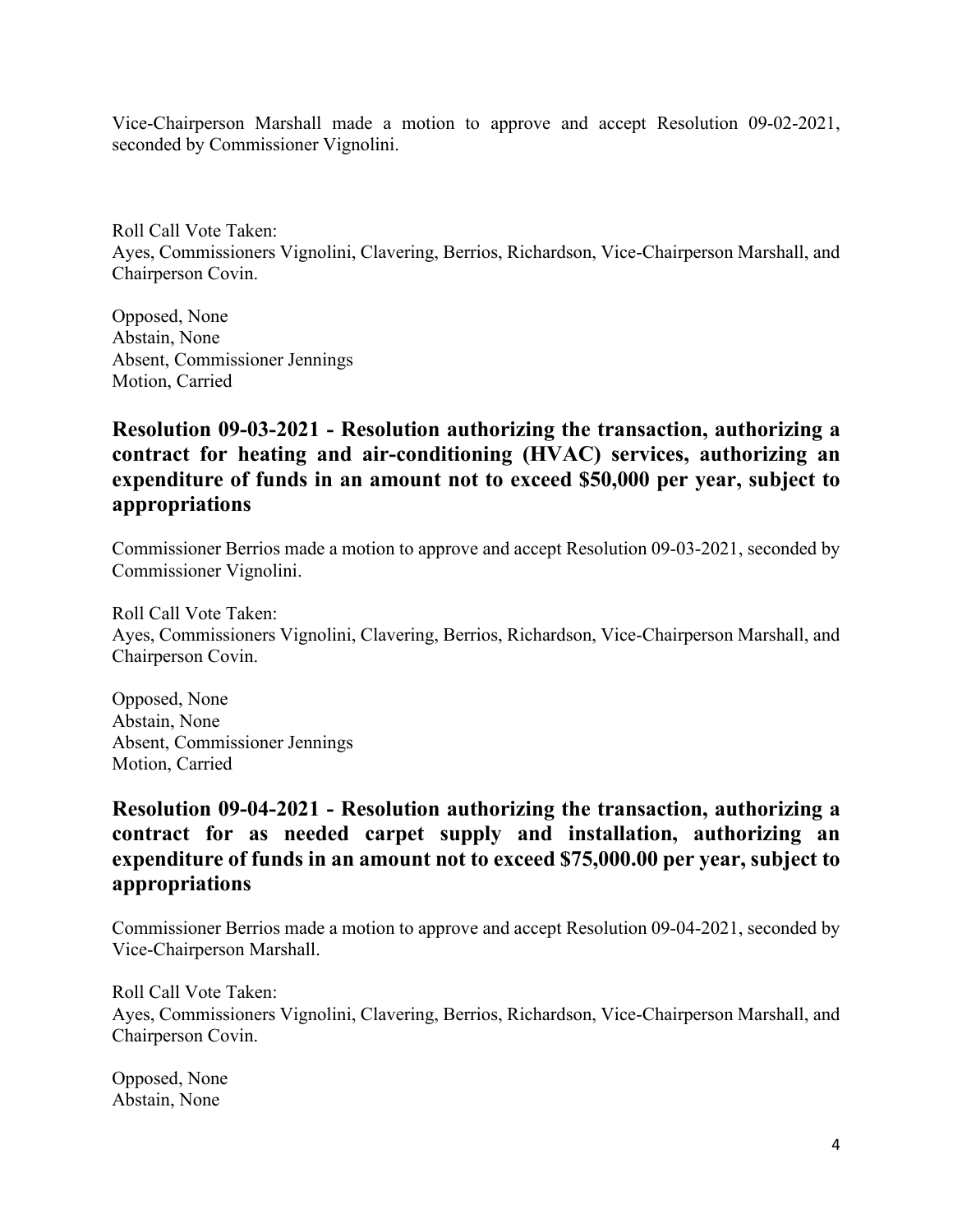Absent, Commissioner Jennings Motion, Carried

## **Resolution 09-05-2021 - Resolution authorizing the transaction, authorizing a contract for roofing repair services, authorizing an expenditure of funds in an amount not to exceed \$40,000.00 per year, subject to appropriations**

Commissioner Richardson made a motion to approve and accept Resolution 09-05-2021, seconded by Vice-Chairperson Marshall.

Roll Call Vote Taken: Ayes, Commissioners Vignolini, Clavering, Berrios, Richardson, Vice-Chairperson Marshall, and Chairperson Covin.

Opposed, None Abstain, None Absent, Commissioner Jennings Motion, Carried

# **Resolution 09-06-2021 - Resolution authorizing the transaction, authorizing a contract for on-call masonry repairs, authorizing an expenditure of funds in an amount not to exceed \$44,000.00 per year, subject to appropriations**

Commissioner Berrios made a motion to approve and accept Resolution 09-06-2021, seconded by Commissioner Richardson.

Roll Call Vote Taken: Ayes, Commissioners Vignolini, Clavering, Berrios, Richardson, Vice-Chairperson Marshall, and Chairperson Covin.

Opposed, None Abstain, None Absent, Commissioner Jennings Motion, Carried

#### **Resolution 09-07-2021 - Resolution authorizing the transaction, authorizing a contract for on-call plumbing services, authorizing an expenditure of funds in an amount not to exceed \$40,000.00 per year**

Commissioner Vignolini made a motion to approve and accept Resolution 09-07-2021, seconded by Vice-Chairperson Marshall.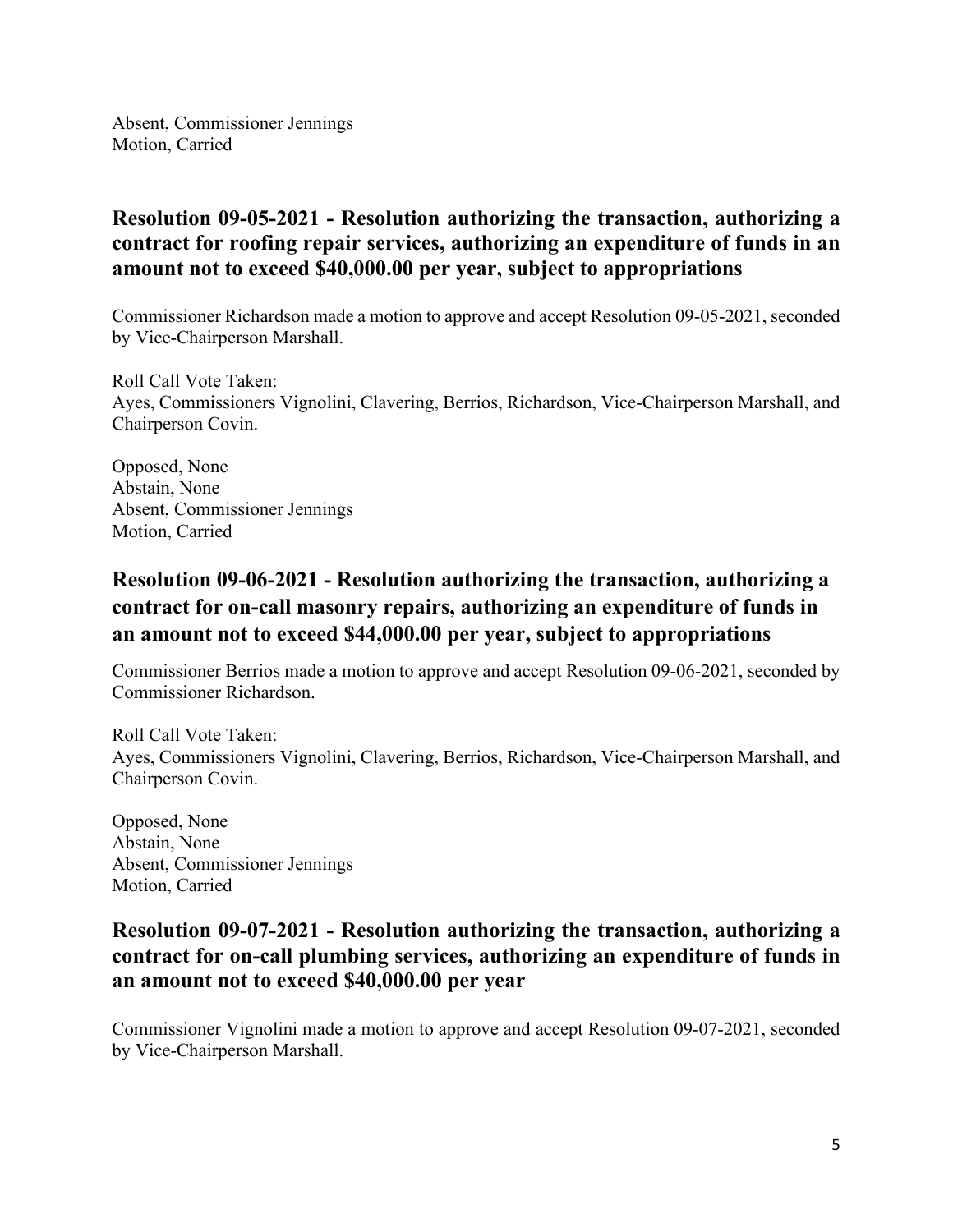Roll Call Vote Taken: Ayes, Commissioners Vignolini, Clavering, Berrios, Richardson, Vice-Chairperson Marshall, and Chairperson Covin.

Opposed, None Abstain, None Absent, Commissioner Jennings Motion, Carried

### **Resolution 09-08-2021 Resolution authorizing the transaction, authorizing a contract for on-call boiler services, authorizing an expenditure of funds in an amount not to exceed \$75,000.00 per year, subject to appropriations**

Commissioner Berrios made a motion to approve and accept Resolution 09-08-2021, seconded by Commissioners Vignolini.

Roll Call Vote Taken: Ayes, Commissioners Vignolini, Clavering, Berrios, Richardson, Vice-Chairperson Marshall, and Chairperson Covin.

Opposed, None Abstain, None Absent, Commissioner Jennings Motion, Carried

**Resolution 09-09-2021 approving the transaction, authorizing the purchase of five (5) tickets (\$75.00 per ticket) and half page ad (\$100.00) in the amount not to exceed \$475.00, to be paid from non-federal funds, for the Latino American Association of Monmouth County Honoring Outstanding Members of the Community Awards Dinner at Branches, West Long Branch on Friday, October 22, 2021.**

Vice-Chairperson Marshall made a motion to approve and accept Resolution 09-09-2021, seconded by Commissioners Richardson.

Roll Call Vote Taken: Ayes, Commissioners Vignolini, Clavering, Berrios, Richardson, Vice-Chairperson Marshall, and Chairperson Covin.

Opposed, None Abstain, None Absent, Commissioner Jennings Motion, Carried